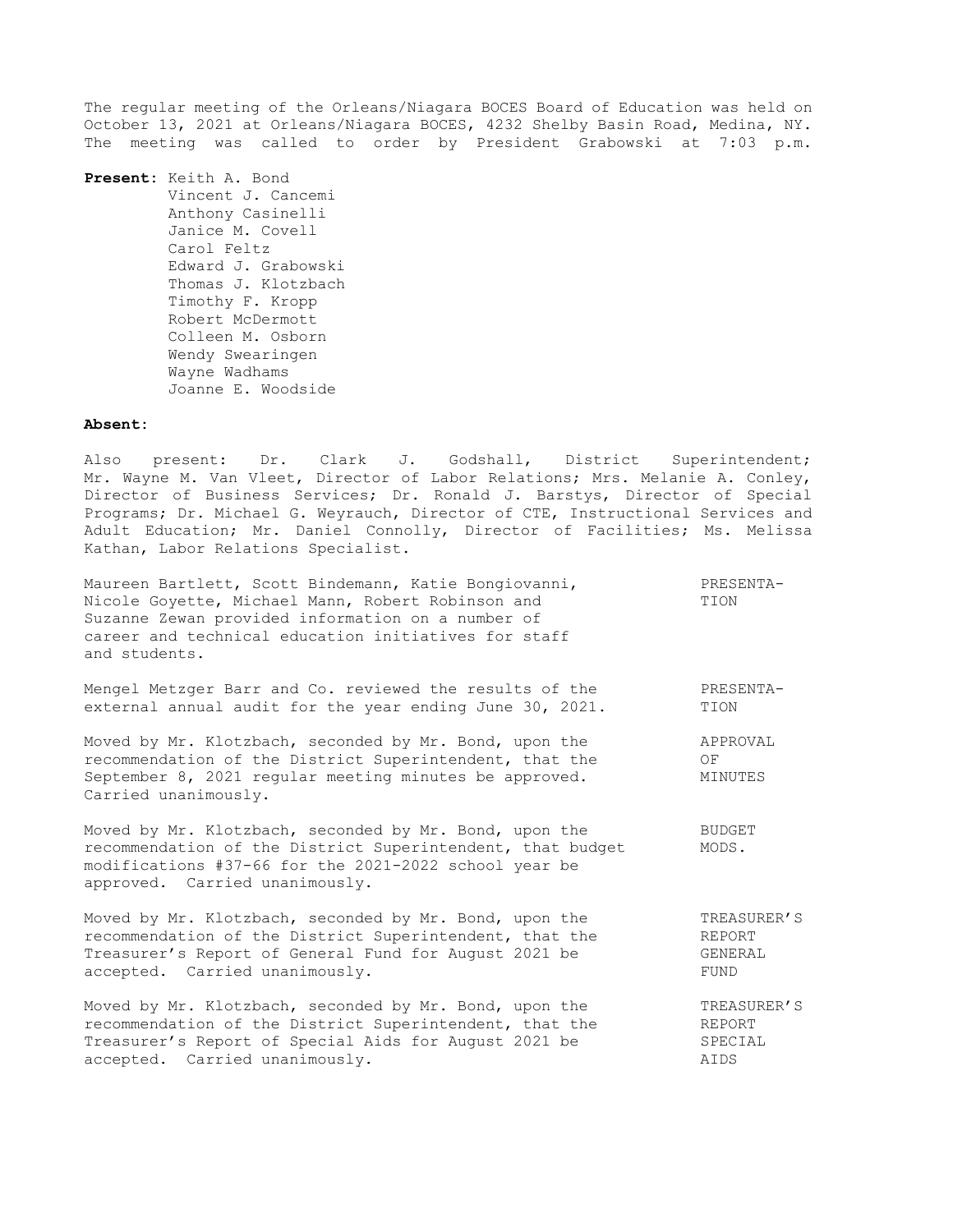Moved by Mr. Klotzbach, seconded by Mr. Bond, upon the TREASURER'S recommendation of the District Superintendent, that the REPORT Treasurer's Report of Capital Fund, Risk Retention Fund, ADDITIONAL and Trust and Agency Fund for August 2021 be accepted. FUNDS Carried unanimously.

Moved by Mr. Klotzbach, seconded by Mr. Bond, upon the **BUDGET** recommendation of the District Superintendent, that the STATUS Budget Status Report by service program be accepted. The REPORT Carried unanimously.

Facilities: An update was provided. Board members BOARD BOARD<br>were invited to attend a facilities tour on October 28, COMMITTE were invited to attend a facilities tour on October 28, 2021. REPORTS

Dr. Godshall spoke about: Weekly COVID-19 testing for SUPERIN-BOCES and component district staff being conducted by TENDENT the Niagara County Department of Health; Niagara Falls COMMENTS CSD is hoping to provide COVID-19 testing via a mobile unit; would like to submit a BOCES teacher for the New York State Education Department Teacher of the Year award; and his concern with the financial deficit in the adult/continuing education program.

Moved by Mr. Klotzbach, seconded by Mrs. Osborn, upon BID AWARD the recommendation of the District Superintendent, that CO/OP the Board of Education accept the bids received for CHLORINE Co/Op Chlorine and Pool Supplies. Carried unanimously. AND POOL

Moved by Mr. Klotzbach, seconded by Mrs. Osborn, upon the recommendation of the District Superintendent, the bid for Co/Op Chlorine and Pool Supplies be awarded to the following low responsible bidders at an estimated cost of:

**DMJ Crystal Waters, LLC \$ 7,980.00 8064 N. Main St. Eden NY 14057**

**Chemical Distributors, Inc. \$ 287.50 80 Metcalfe Street Buffalo NY 14206**

**Amrex Chemical Co. Inc. \$33,067.80 117 E. Frederick St. Binghamton NY 13904**

# **TOTAL \$41,335.30**

Carried unanimously.

Moved by Mr. Klotzbach, seconded by Mrs. Osborn, upon BID AWARD the recommendation of the District Superintendent, that SIGNAGE the Board of Education accept the bids received for The DESIGN AND Signage Design and Installation. Carried unanimously. INSTALLA-

TION

SUPPLIES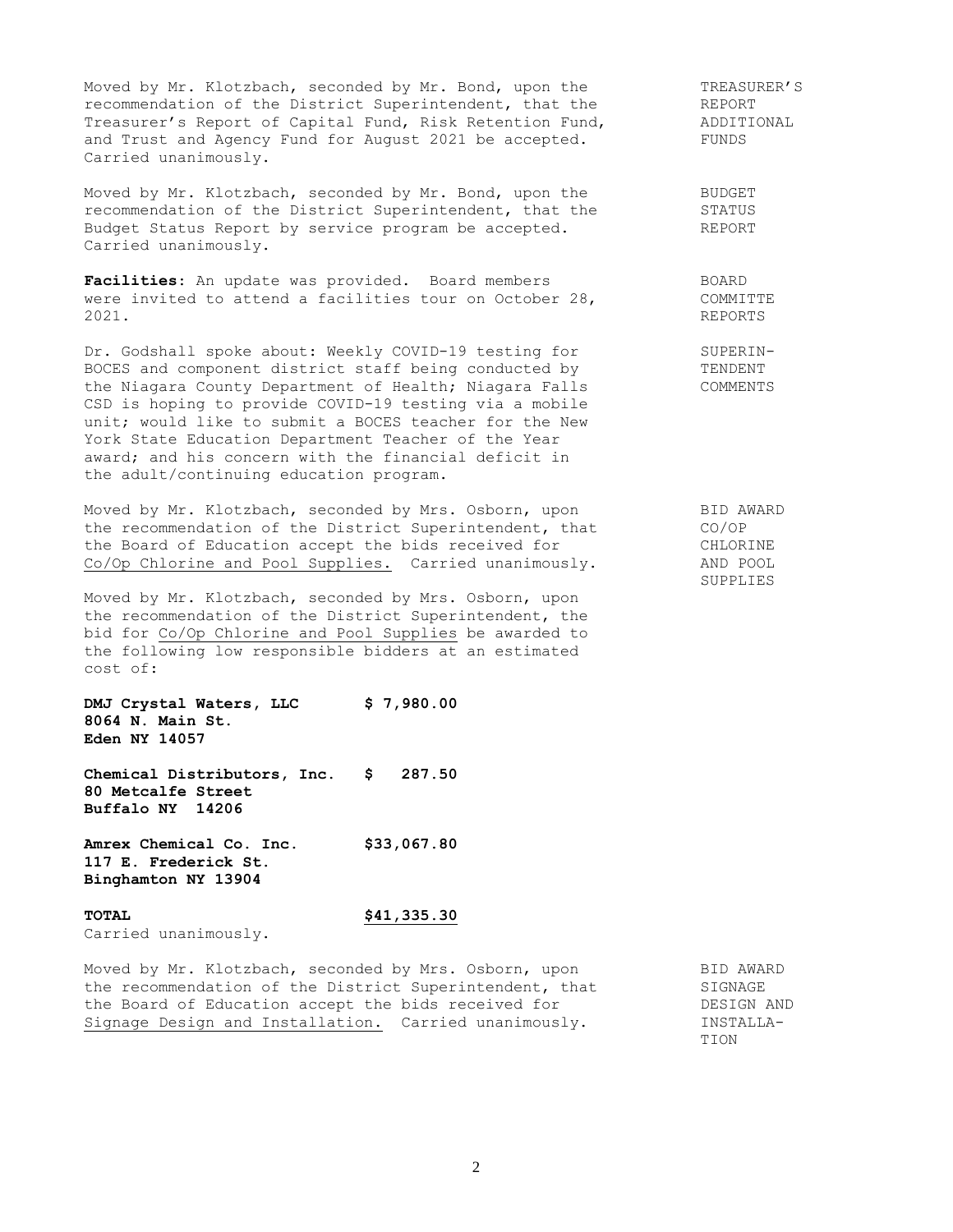Moved by Mr. Klotzbach, seconded by Mrs. Osborn, upon the recommendation of the District Superintendent, that the bid for Signage Design and Installation be awarded to the following low responsible bidder at an estimated cost of:

## **Takeform \$11,736.60 11601 Maple Ridge Road Medina, NY 14103**

## **TOTAL \$11,736.60** Carried unanimously.

Moved by Mr. Klotzbach, seconded by Mrs. Osborn, upon DONATION the recommendation of the District Superintendent, that a \$500 cash donation from MAAC, Medina, NY, be accepted to be used by the BOCES adult education program located in Medina, NY. Carried unanimously.

Moved by Mr. Klotzbach, seconded by Mr. Kropp, upon the BUDGET recommendation of the District Superintendent, that the CALENDAR Board of Education Budget Calendar for the 2022-2023 2022-2023 school year be approved. Carried unanimously.

Moved by Mr. Klotzbach, seconded by Mr. Kropp, that the agREEMENT<br>Orleans/Niagara BOCES approves the agreement (Number and MITH NYS Orleans/Niagara BOCES approves the agreement (Number WITH NTH NTH NTH)<br>168063) with the New York State Energy Research and ENERGY 168063) with the New York State Energy Research and Development Authority (NYSERDA), term of August 10, 2021 RESEARCH Development Authority (Nibertal), common cases of through August 9, 2022, as submitted, and the Board AND authorizes the Board President and/or the District DEVELOPMENT Superintendent (or his designee) to execute the agreement. AUTHORITY Carried unanimously. (NYSERDA)

Moved by Mr. Klotzbach, seconded by Mr. Kropp, that the AGREEMENT Orleans/Niagara BOCES approves the agreement with WITH D'Youville College, as submitted, and the Board authorizes D'YOUVILLE the District Superintendent (or his designee) to execute COLLEGE the agreement. Carried unanimously.

Moved by Mr. Klotzbach, seconded by Mr. Kropp, upon the COOPERATIVE recommendation of the District Superintendent, that the BIDDING recommendation of the District Superintendent, that the following resolution be approved: FOR SCHOOL

WHEREAS, a number of Boards of Cooperative Educational SYSTEMS Services (BOCES) and School Library Systems (SLS) require DREAM software and database access; example and the consolidation of the consolidation of the consolidation of the consolidation of the consolidation of the consolidation of the consolidation of the consolidation of the consolid

WHEREAS, the BOCES or SLS named below is desirous of participating with other BOCES and SLS in New York State in cooperatively procuring the software and database access, as authorized by General Municipal Law, Section 119-o, and,

WHEREAS, the BOCES named below wishes to appoint the Albany-Schoharie-Schenectady-Saratoga BOCES (Capital Region BOCES) to advertise for, receive competitive proposals, and award contracts on their behalf; therefore,

LIBRARY 2022-2023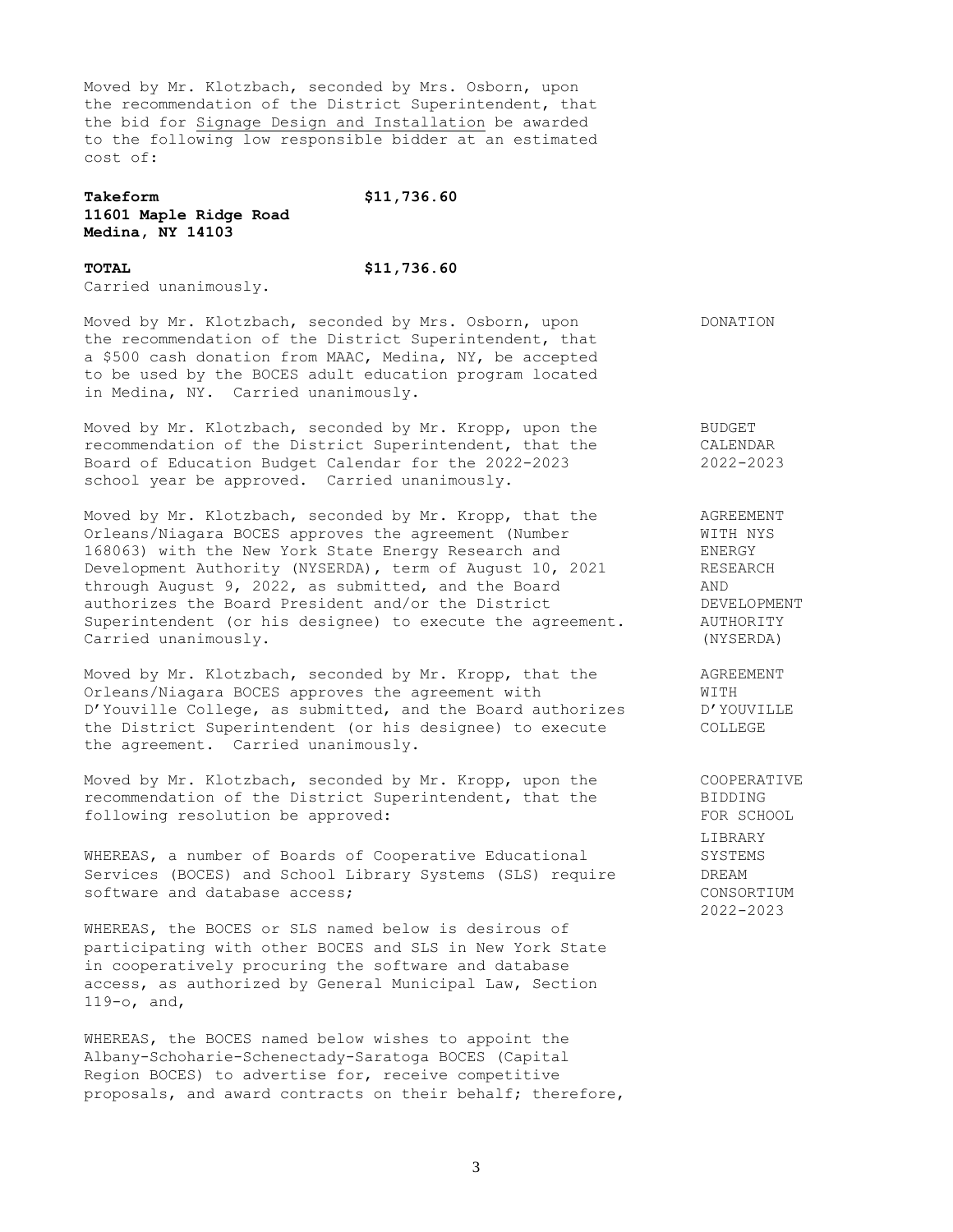BE IT RESOLVED, that the BOCES listed below hereby appoints the Capital Region BOCES to represent it in all matters relating above, and designates the Daily Gazette Newspaper as the legal publication for all related legal notifications; and,

BE IT FURTHER RESOLVED, that the BOCES listed below authorizes Capital Region BOCES to represent it in all matters leading up to and including the entering into a contracts for the purchase of the above mentioned software and database access; and,

BE IT FURTHER RESOLVED, that the BOCES listed below agrees to (1) abide by majority decisions of the participating districts; (2) abide by the award of the Capital Region BOCES Board; (3) and that after the award of contracts it will conduct all negotiations directly with the awarded contractors. Carried unanimously.

Moved by Mr. Klotzbach, seconded by Mrs. Woodside, upon RESIGNATION the recommendation of the District Superintendent, that M. KING the resignation of **Molly King, Music Teacher**, be accepted effective at the end of the day on September 24, 2021. Carried unanimously.

Moved by Mr. Klotzbach, seconded by Mrs. Woodside, upon RESIGNATION the recommendation of the District Superintendent, that A. CLAUSE the resignation of **Adam Clause, Building Based Substitute Teacher,** be accepted effective the afternoon of September 10, 2021. (Mr. Clause worked one-half day on September 10, 2021.) Carried unanimously.

Moved by Mr. Klotzbach, seconded by Mrs. Woodside, upon RESIGNATION the recommendation of the District Superintendent, that A. ALBONE the resignation of **Amber Albone, Teacher Aide (Special Education)**, be accepted effective at the end of the day on September 24, 2021. Carried unanimously.

Moved by Mr. Klotzbach, seconded by Mrs. Woodside, upon RESIGNATION the recommendation of the District Superintendent, that D. CARDEN the resignation of **Daniel Carden, Teacher Aide (Special Education),** be accepted effective September 21, 2021. Carried unanimously.

Moved by Mr. Klotzbach, seconded by Mrs. Woodside, upon RESIGNATION the recommendation of the District Superintendent, that T. COLE the resignation of **Taj-Nique Cole, Teacher Aide (Special Education)**, be accepted effective September 14, 2021. Carried unanimously.

Moved by Mr. Klotzbach, seconded by Mrs. Woodside, upon RESIGNATION the recommendation of the District Superintendent, that L. COMASthe resignation of **Lisa Comas-Baez, Teacher Aide (Special** BAEZ **Education),** be accepted effective at the end of the day on September 27, 2021. Carried unanimously.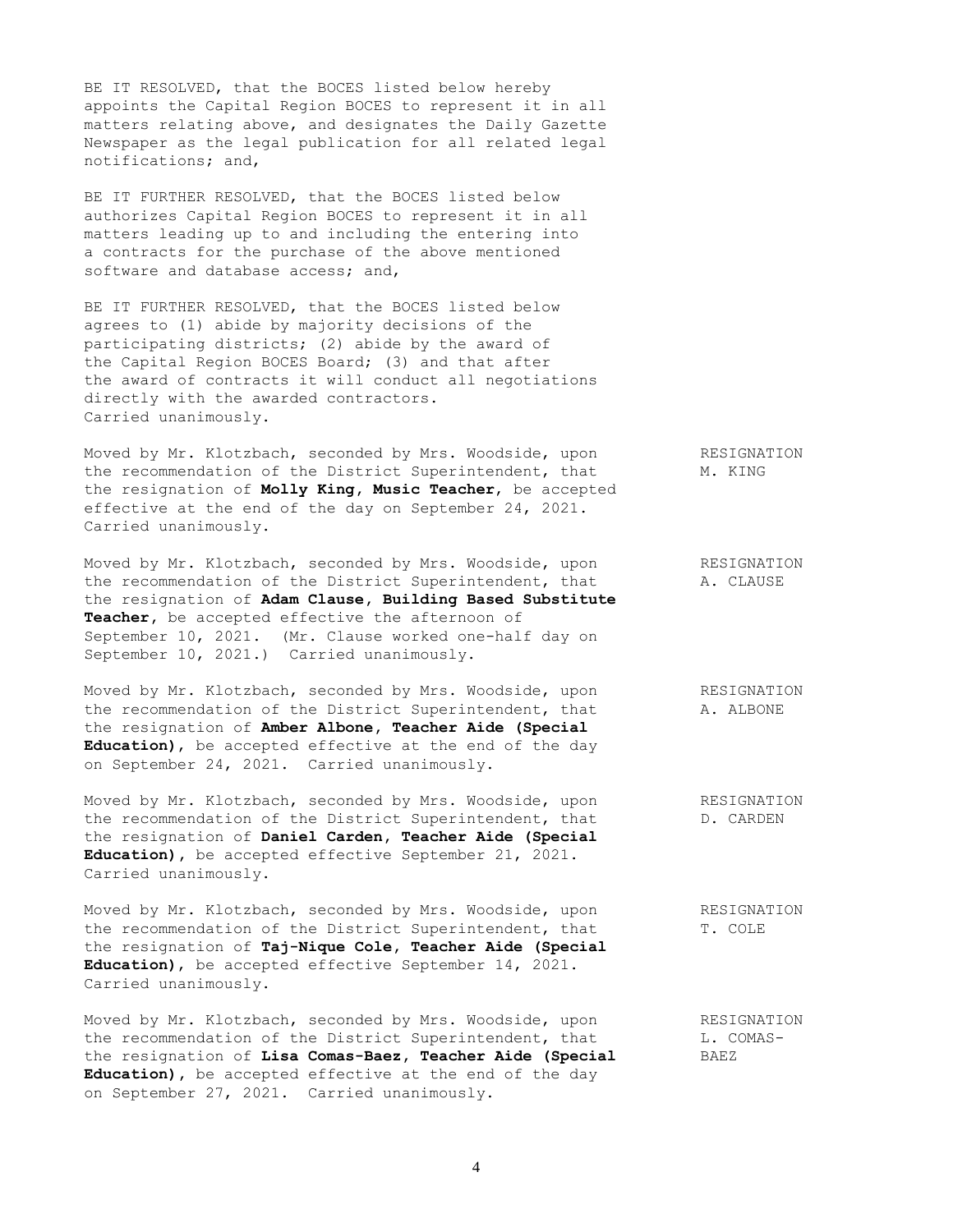Moved by Mr. Klotzbach, seconded by Mrs. Woodside, upon RESIGNATION the recommendation of the District Superintendent, that K. DUNHAM the resignation of **Kevin Dunham, Teacher Aide (Special Education),** be accepted effective at the end of the day on October 1, 2021. Carried unanimously.

Moved by Mr. Klotzbach, seconded by Mrs. Woodside, upon RESIGNATION the recommendation of the District Superintendent, that  $L$ . ENZINNA the resignation (due to retirement) of **LouAnn Enzinna,** Library Clerk, be accepted effective December 31, 2021. Carried unanimously.

Moved by Mr. Klotzbach, seconded by Mrs. Woodside, upon RESIGNATION the recommendation of the District Superintendent, that C. HARRIS the resignation of **Carrie Harris, Teacher Aide (Special Education),** be accepted effective at the end of the day on October 8, 2021. Carried unanimously.

Moved by Mr. Klotzbach, seconded by Mrs. Woodside, upon RESIGNATION the recommendation of the District Superintendent, that M. SHAFFER the resignation of **Marin Shaffer, Teacher Aide (Special Education),** be accepted effective at the end of the day on October 1, 2021. Carried unanimously.

Moved by Mr. Klotzbach, seconded by Mrs. Woodside, upon RESIGNATION the recommendation of the District Superintendent, that A. KRENTZ the resignation of **Ashleigh Krentz, Teacher Aide (Personal Care),** be accepted effective at the end of the day on October 4, 2021. Carried unanimously.

Moved by Mr. Klotzbach, seconded by Mrs. Woodside, upon RESIGNATION the recommendation of the District Superintendent, that G. JOY the resignation of **Geness Joy, Teacher Aide (Personal Care),** be accepted effective at the end of the day on October 8, 2021. Carried unanimously.

Moved by Mr. Klotzbach, seconded by Mrs. Woodside, upon RESIGNATION the recommendation of the District Superintendent, that A. COURTS the resignation of **Ann Courts, Keyboard Specialist,** be accepted effective at the end of the day on October 8, 2021. Carried unanimously.

Moved by Mr. Klotzbach, seconded by Mrs. Woodside, upon RESIGNATION the recommendation of the District Superintendent, that T. NEWTON the appointment of **Tammy Newton, Teacher Aide (Personal Care),** approved at the September 8, 2021 board meeting, be rescinded. Carried unanimously.

Moved by Mr. Klotzbach, seconded by Mr. Kropp, upon the EXTENDED recommendation of the District Superintendent, that SICK LEAVE<br> **Christopher Josker, Custodian,** be granted up to 17 days C. JOSKER Christopher Josker, Custodian, be granted up to 17 days of extended sick leave, effective the afternoon of October 4, 2021, contingent upon the submission of required documentation. Such days of extended sick leave shall not remain accrued after the employee's return to work. Carried unanimously.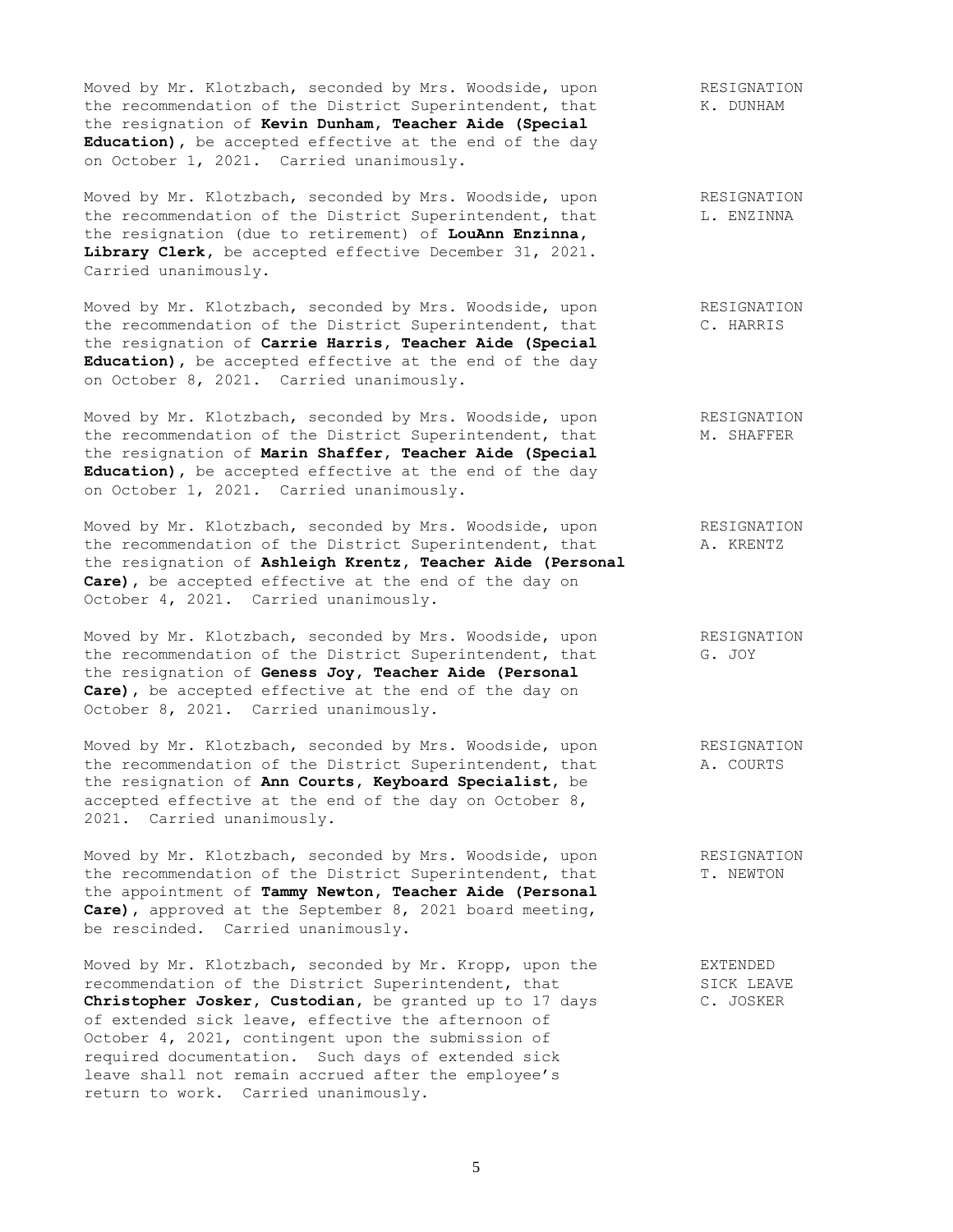Moved by Mr. Klotzbach, seconded by Mr. Kropp, upon the POSITION recommendation of the District Superintendent, that the INCREASE tenure area of **Behavior Consultant**, be increased by 1.0 FTE, effective October 14, 2021. Carried unanimously.

Moved by Mr. Klotzbach, seconded by Mr. Cancemi, upon APPOINTMENT the recommendation of the District Superintendent, that TENURE Kristy Blask, Amherst, NY, having successfully completed K. BLASK her probationary period (1/2/18-1/2/22) and having professional certification in the areas of students with disabilities birth to grade 2 and students with disabilities grades 1-6, be granted tenure in the area of **Instructional Support Services in Special Education**, effective January 2, 2022. Carried unanimously.

Moved by Mr. Klotzbach, seconded by Mr. Cancemi, upon APPOINTMENT the recommendation of the District Superintendent, that CERT. PROB. **Rachelle Burns, Kenmore, NY,** who holds professional R. BURNS certification in speech and language disabilities, is hereby appointed to probationary status in the tenure area of **Speech and Hearing Handicapped**, in accordance with the agreement between the Orleans/Niagara BOCES and the Orleans/Niagara BOCES Teachers' Association, effective October 12, 2021 until the end of the day on October 11, 2025, at a salary of PC 2 (\$47,500) plus annual master's degree stipend (\$1,200) to be pro-rated. Carried unanimously.

Moved by Mr. Klotzbach, seconded by Mr. Cancemi, upon the APPOINTMENT recommendation of the District Superintendent, that the ADULT/ following individual(s) be appointed to serve on a part- CONTINUING time basis in the continuing education program, at the EDUCATION hourly salary indicated, with no fringe benefits, except as required by law, effective as indicated below, unless terminated sooner. The employment of the individual(s) shall be at-will and at the pleasure of the Board of Education. Additionally, services to the individual(s) shall be utilized solely on an as-needed basis at the discretion of the District Superintendent. The District Superintendent shall be authorized to administer the terms and provisions of this resolution.

# **Adult Electrical Instructor (\$28.42 per hour) William Santos Lockport, NY Effective Dates: 9/20/21-6/30/22** Carried unanimously.

Moved by Mr. Klotzbach, seconded by Mr. Cancemi, upon the APPOINTMENT recommendation of the District Superintendent, that MENTOR pursuant to the Orleans/Niagara BOCES mentoring program plan and regulations of the Commissioner of Education (8 NYCCR Sections 80.34(b)(2) and 100.2 (dd)), that the following individual(s) be appointed to serve as a Mentor, with the effective dates indicated below, unless terminated sooner, at a stipend of \$500 for the school year (to be pro-rated if an individual's service as a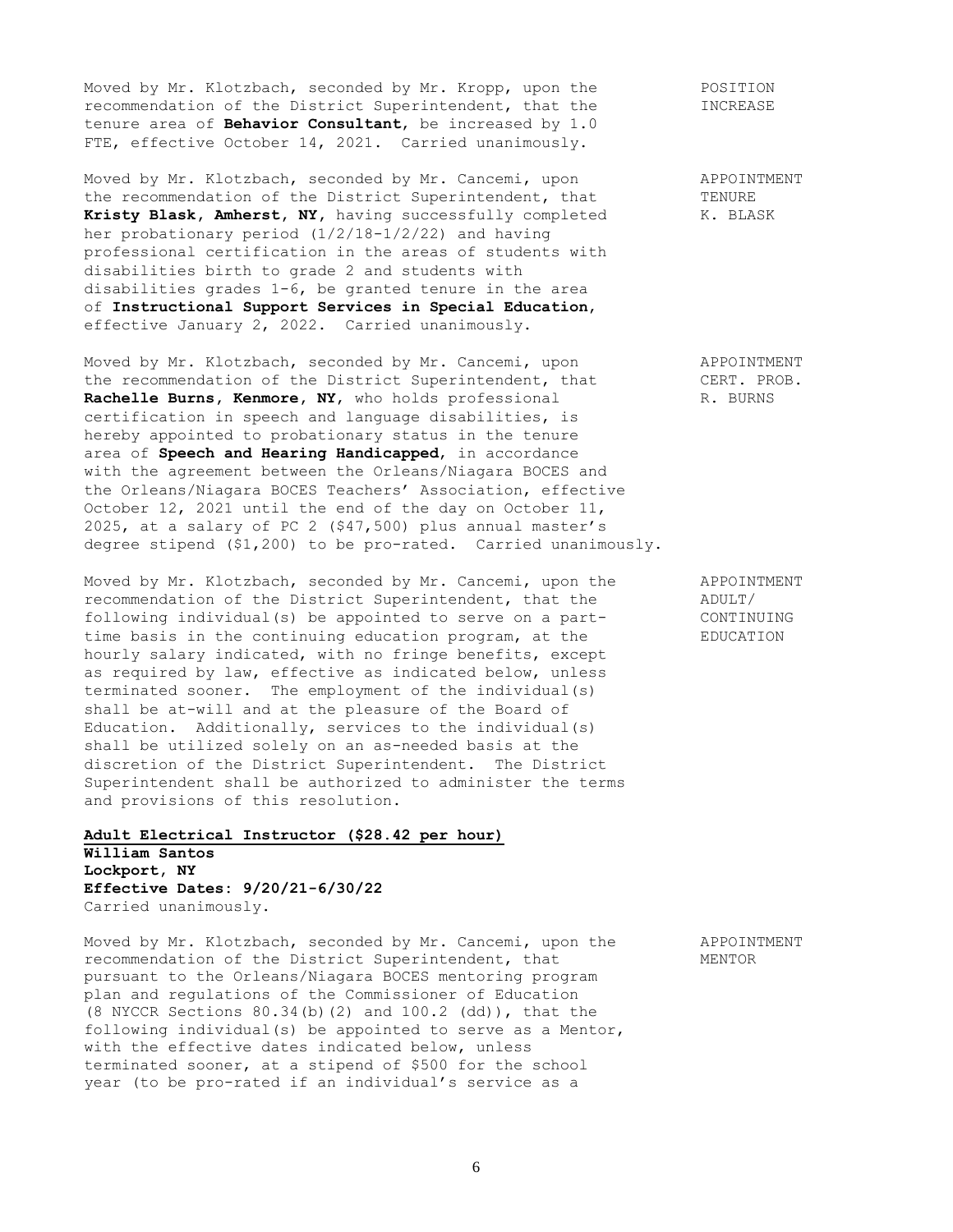Mentor commences after September 1, 2021 or is discontinued prior to June 30, 2022). The appointment of the individual(s) is contingent upon their participation in any required training as scheduled by the BOCES.

# **Name Effective Dates Susan Zafrano 9/20/21-9/19/22**

Carried unanimously.

Moved by Mr. Klotzbach, seconded by Mr. Cancemi, upon the APPOINTMENT recommendation of the District Superintendent, that pursuant MENTOR to the Orleans/Niagara BOCES mentoring program plan and regulations of the Commissioner of Education (8 NYCCR Sections 80.34(b)(2) and 100.2 (dd)), that **Krista Macomber** be appointed to serve as a **Mentor,** effective September 20, 2021 through September 19, 2022, unless terminated sooner, at no additional compensation. This appointment is contingent upon her participation in any required training as scheduled by the BOCES. Carried unanimously.

Moved by Mr. Klotzbach, seconded by Mr. McDermott, upon the APPOINTMENT recommendation of the District Superintendent, that **James** PART-TIME **Mihalko, North Tonawanda, NY,** be appointed to the position J. MIHALKO of **Temporary Part-time As-needed Health Occupations Clinical Instructor,** effective September 1, 2021 through June 30, 2022, unless terminated sooner, at an hourly rate of \$33.33, with no fringe benefits except as required by law. Carried unanimously.

Moved by Mr. Klotzbach, seconded by Mr. McDermott, upon APPOINTMENT the recommendation of the District Superintendent, that MON-CERT.<br> **Mary Niemiec, Lockport, NY,** be appointed to provisional PROV. Mary Niemiec, Lockport, NY, be appointed to provisional status in the position of **Keyboard Specialist**, effective M. NIEMIEC September 22, 2021, at an annual full-time salary of \$27,536.00 to be pro-rated. Carried unanimously.

Moved by Mr. Klotzbach, seconded by Mr. McDermott, upon appoinTMENT<br>the recommendation of the District Superintendent, that MON-CERT. the recommendation of the District Superintendent, that MON-Ci<br> **Chelsea Herriven, Middleport, NY**, be appointed to the PROB. Chelsea Herriven, Middleport, NY, be appointed to the position of **Teacher Aide (Non-Special Education),** C. HERRIVEN effective September 28, 2021, to serve a 52-week probationary period, at an annual full-time salary of \$18,300.00 to be pro-rated. Carried unanimously.

Moved by Mr. Klotzbach, seconded by Mr. McDermott, upon appoint APPOINTMENT<br>the recommendation of the District Superintendent, that MON-CERT. the recommendation of the District Superintendent, that **Cecilia Diez, Olcott, NY,** be appointed to the position PROB. of **Teacher Aide (Special Education),** effective C. DIEZ September 27, 2021, to serve a 52-week probationary period, at an annual full-time salary of \$18,300.00 to be pro-rated. Carried unanimously.

Moved by Mr. Klotzbach, seconded by Mr. McDermott, upon APPOINTMENT the recommendation of the District Superintendent, that  $NON-CERT$ . **Lisa Comas-Baez, Kenmore, NY,** be appointed to the PROB. position of **Teacher Aide (Special Education)**, effective L. COMAS-September 27, 2021, to serve a 52-week probationary BAEZ period, at an annual full-time salary of \$18,300.00 to be pro-rated. Carried unanimously.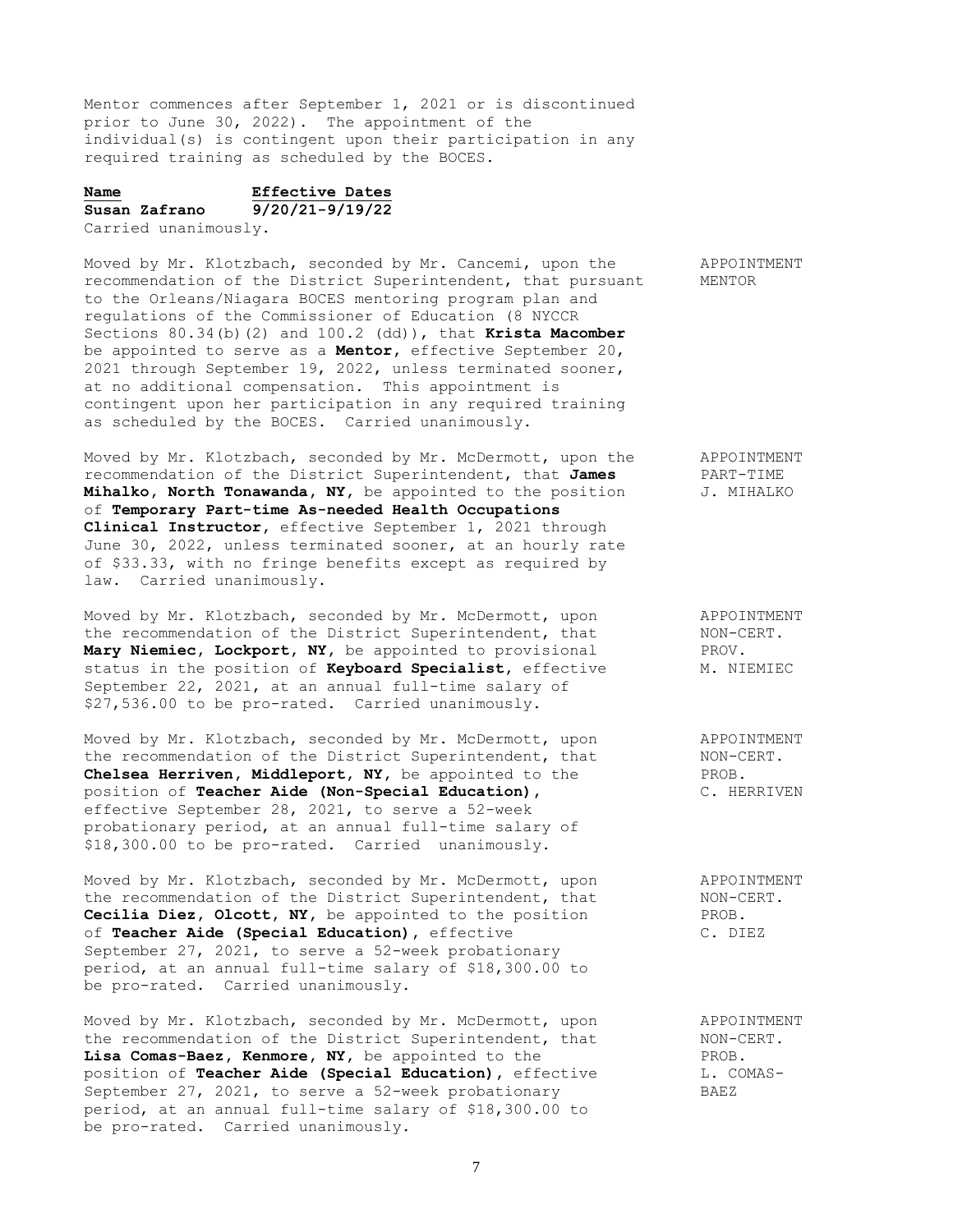Moved by Mr. Klotzbach, seconded by Mr. McDermott, upon and APPOINTMENT the recommendation of the District Superintendent, that MON-CERT. Ashleigh Krentz, Lockport, NY, be appointed to the PROB.<br>position of Teacher Aide (Special Education), effective **A. KRENTZ** position of **Teacher Aide (Special Education)**, effective October 4, 2021, to serve a 52-week probationary period, at an annual full-time salary of \$18,300.00 to be prorated. The individual shall be permitted to carryover 7.5 days of accumulated sick leave. Carried unanimously.

Moved by Mr. Klotzbach, seconded by Mr. McDermott, upon and APPOINTMENT the recommendation of the District Superintendent, that MON-CERT. Cindy Baker, Lewiston, NY, be appointed to the position PROB. of **Teacher Aide (Special Education),** effective C. BAKER October 5, 2021, to serve a 52-week probationary period, at an annual full-time salary of \$18,300.00 to be pro-rated. Carried unanimously.

Moved by Mr. Klotzbach, seconded by Mr. McDermott, upon APPOINTMENT the recommendation of the District Superintendent, that MON-CERT. **Rebecca Wortkoetter, Newfane, NY,** be appointed to the PROB. position of **Teacher Aide (Special Education),** effective WORTKOETTER October 12, 2021, to serve a 52-week probationary period, at an annual full-time salary of \$18,300.00 to be pro-rated. Carried unanimously.

Moved by Mr. Klotzbach, seconded by Mr. McDermott, upon and APPOINTMENT the recommendation of the District Superintendent, that MON-CERT. **Bruce Shields, Youngstown, NY,** be appointed to the PROB. **Bruce Shields, Youngstown, NI,** De appointed to the entry service.<br> **position of Teacher Aide (Special Education),** effective B. SHIELDS October 12, 2021, to serve a 52-week probationary period, at an annual full-time salary of \$18,300.00 to be pro-rated. Carried unanimously.

Moved by Mr. Klotzbach, seconded by Mr. McDermott, upon APPOINTMENT the recommendation of the District Superintendent, that MON-CERT. Savannah Raetz, Newfane, NY, be appointed to the position FROB.<br>
of Teacher Aide (Special Education), effective October 12, S. RAETZ of **Teacher Aide (Special Education)**, effective October 12, 2021, to serve a 52-week probationary period, at an annual full-time salary of \$18,300.00 to be pro-rated. Carried unanimously.

Moved by Mr. Klotzbach, seconded by Mr. McDermott, upon APPOINTMENT the recommendation of the District Superintendent, that MON-CERT. Jaimie Dickson, Middleport, NY, be appointed to the  $J.$  DICKSON position of **Teacher Aide (Personal Care),** effective October 4, 2021 through June 30, 2022, unless terminated sooner, at an hourly salary of \$14.50. Carried unanimously.

Moved by Mr. Klotzbach, seconded by Mr. McDermott, upon APPOINTMENT the recommendation of the District Superintendent, that MON-CERT. the recommendation of the District Superintendent, that MON-CERT.<br> **Deanna Kania, Niagara Falls, NY**, be appointed to the D. KANIA position of **Teacher Aide (Personal Care),** effective October 4, 2021 through June 30, 2022, unless terminated sooner, at an hourly salary of \$14.50. Carried unanimously.

Moved by Mr. Klotzbach, seconded by Mr. McDermott, upon and APPOINTMENT the recommendation of the District Superintendent, that MON-CERT. **Mark McCabe, Teacher Aide (Non-Special Education),** having PERMANENT successfully completed his probationary period, be M. MCCABE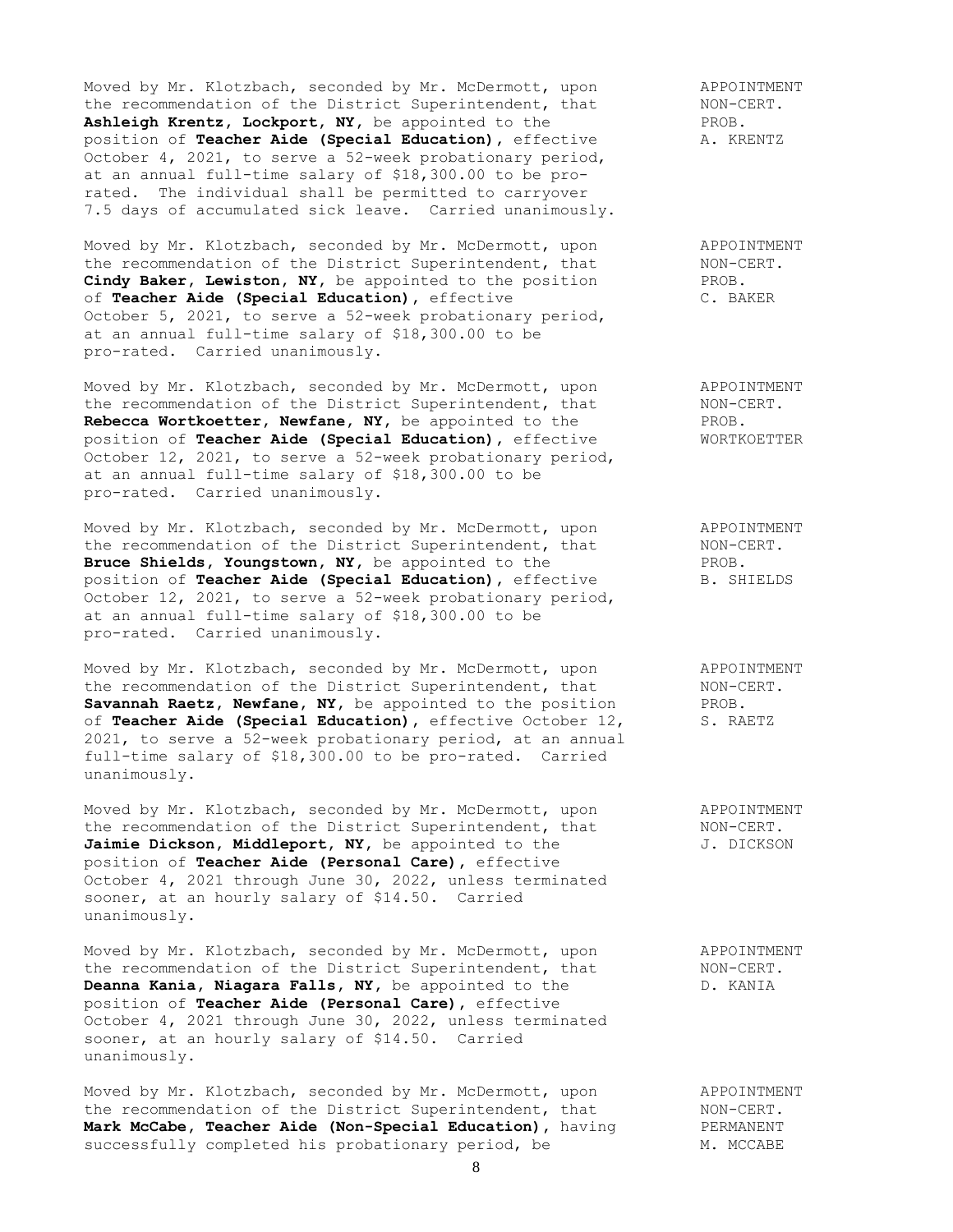appointed to permanent status, effective November 8, 2021. Carried unanimously.

Moved by Mr. Klotzbach, seconded by Mr. McDermott, upon APPOINTMENT the recommendation of the District Superintendent, that MON-CERT. the recommendation of the District Superintendent, that MON-CERT.<br> **Lisa Petty-O'Connor, Physical Therapist**, having successfully PERMANENT completed her probationary period, be appointed to permanent L. PETTYstatus, effective November 11, 2021. Carried unanimously. 0'CONNOR

Moved by Mr. Klotzbach, seconded by Mr. McDermott, upon APPOINTMENT the recommendation of the District Superintendent, that MON-CERT.<br> **Jordan Davis, Occupational Therapist**, having successfully FERMANENT Jordan Davis, Occupational Therapist, having successfully completed her probationary period, be appointed to permanent J. DAVIS status, effective November 11, 2021. Carried unanimously.

Moved by Mr. Klotzbach, seconded by Mr. McDermott, upon APPOINTMENT the recommendation of the District Superintendent, that VOLUNTEER the following individuals are hereby appointed to serve as **Volunteer** with no compensation, on an as-needed basis, as determined by the District Superintendent, to perform services including assisting students with individual and group lessons, observing students during academic activities and other related services and activities, and/or to promote and aid BOCES programs.

**Amanda DiFlorio Burt, NY Effective Dates: 9/27/21-11/1/21**

**Catherine Giebner Wilson, NY Effective Dates: 9/27/21-12/17/21** Carried unanimously.

Moved by Mr. Klotzbach, seconded by Mrs. Osborn, upon the APPOINTMENT recommendation of the District Superintendent, that TEMPORARY/ Cassandra Barnes, Newburgh, NY, be appointed to the position SUBSTITUTE of **Temporary/Substitute Coordinator,** effective September 24, COORDINATOR 2021 through June 30, 2022, unless employment is terminated C. BARNES sooner, at a salary of \$415.38 per full day, with services to be utilized on an as-needed basis. There will be no fringe benefits, except as required by law. Carried unanimously.

Moved by Mr. Klotzbach, seconded by Mrs. Osborn, upon the APPOINTMENT recommendation of the District Superintendent, that the SUBSTITUTE following individual(s) be appointed, without benefits, TEACHER except as required by law, to the position of **Substitute** (NON-**Teacher (Non-Certified)**, effective as indicated below, CERTIFIED) with services to be utilized on an as-needed basis at the discretion of the District Superintendent, at a daily rate of \$105.00. Employment shall automatically be discontinued effective June 30, 2022, unless employment is terminated sooner. Service shall be at-will and at the pleasure of the Board of Education.

**Richard Feasley, Jr. Holland, NY Effective Date: 9/1/21** Carried unanimously.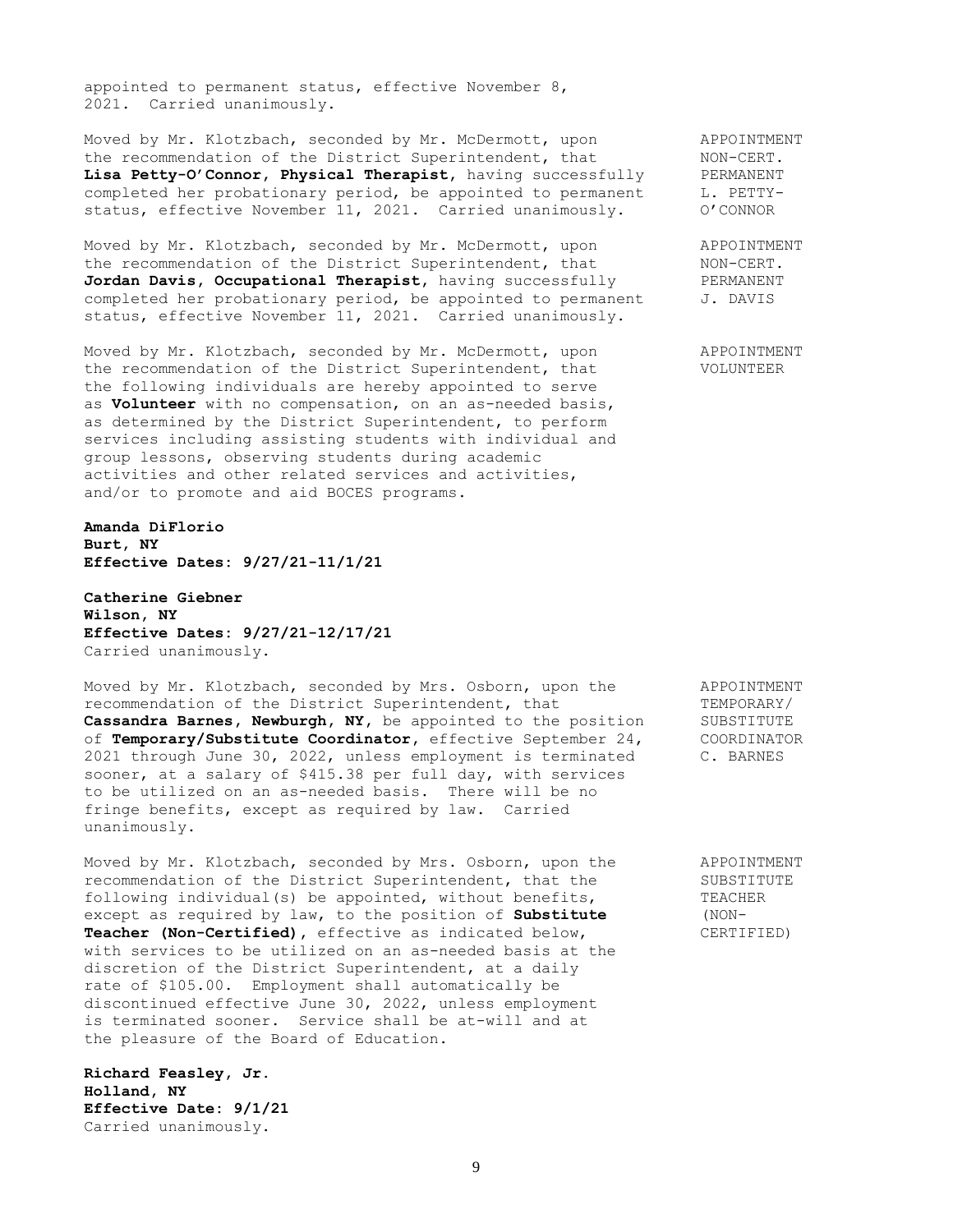Moved by Mr. Klotzbach, seconded by Mrs. Osborn, upon the APPOINTMENT recommendation of the District Superintendent, that the SUBSTITUTE<br>following individual(s) be appointed, without benefits, TEACHER following individual(s) be appointed, without benefits, except as required by law, to the position of **Substitute** AIDE **Teacher Aide (Non-Certified),** effective as indicated below, (NONwith services to be utilized on an as-needed basis at the CERTIFIED) discretion of the District Superintendent, at a daily rate of \$84.00. Employment shall automatically be discontinued effective June 30, 2022, unless employment is terminated sooner. Service shall be at-will and at the pleasure of the Board of Education.

| Rebecca Palmer<br>Lockport, NY | Kathryn Anderson<br>Newfane, NY |
|--------------------------------|---------------------------------|
| Effective Date: 9/3/21         | Effective Date: 8/20/21         |
| Ciara Gumbert                  | <b>Jenelle Kuntz</b>            |
| Niagara Falls, NY              | North Tonawanda, NY             |
| Effective Date: 8/19/21        | Effective Date: 9/1/21          |
| Wendy Harris                   | Marin Shaffer                   |
| Appleton, NY                   | Middleport, NY                  |
| Effective Date: 9/28/21        | Effective Date: 10/2/21         |

Moved by Mr. Klotzbach, seconded by Mrs. Osborn, that APPOINTMENT **Melissa Kathan, Labor Relations Specialist,** is hereby LABOR appointed as **School Attorney,** with compensation as  $RELATIONS$ provided for in her Labor Relations Specialist SPECIALIST appointment resolution. Carried unanimously. AS ATTORNEY

Carried unanimously.

Moved by Mr. Klotzbach, seconded by Mr. Wadhams, upon CONFERENCE the recommendation of the District Superintendent, REQUESTS that the following conference requests be approved:

- 1) **James Combs and Paul Nawotka**, AESHP Fall Conference 2021, Blue Mountain Lake, NY, October 27-29, 2021. Est. cost: \$796.00.
- 2) **Anne Carnahan and Sarah Ivory,** NYS SkillsUSA Fall Leadership, Albany, NY, November 7-9, 2021. Est. cost: \$860.00.
- 3) **Anne Draves,** 83rd Annual NYS APHERD Conference, Verona, NY, November 17-20, 2021. Est cost: \$627.00.
- 4) **Jeffrey Hart,** NYS APHERD Conference, Verona, NY, November 18-20, 2021. Est. cost: \$590.00. Carried unanimously.

Moved by Mr. Klotzbach, seconded by Mr. Wadhams, upon the FIELD recommendation of the District Superintendent, that the TRIP following field trips be approved:

1) 4 students and 2 adults from Orleans CTEC traveling to Albany, NY, on November 7-9, 2021 for New York State SkillsUSA leadership training at no cost to BOCES.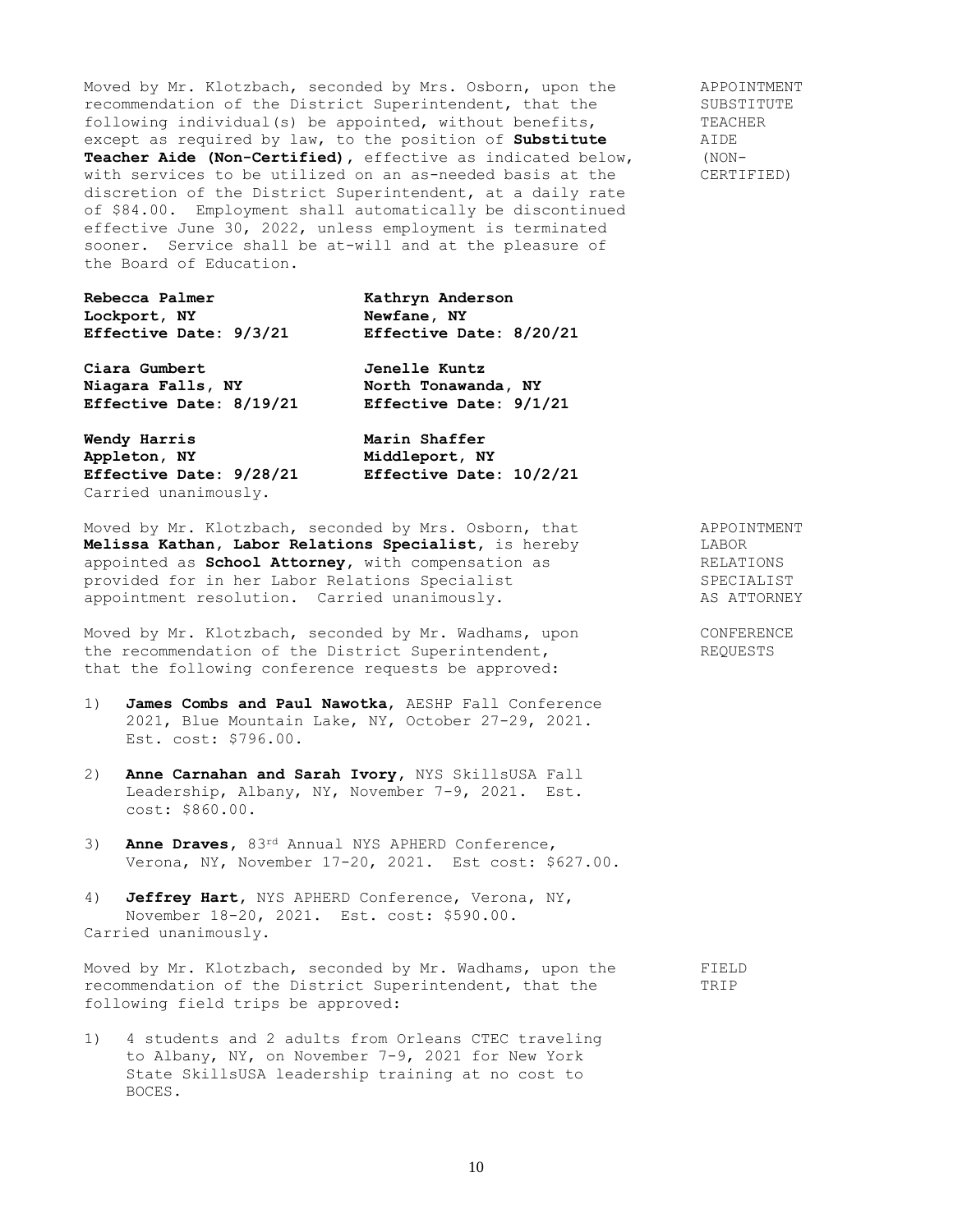2) 80 students and 12 adults from Niagara CTEC traveling to Syracuse, NY, on April 27-29, 2022 for New York State SkillsUSA competition at an estimated cost of \$5,000.00. Carried unanimously.

Moved by Mrs. Osborn, seconded by Mrs. Swearingen, upon FXEMPLARY the recommendation of the District Superintendent, that SERVICE the following individuals be awarded \$600.00 for having rendered exemplary service:

| Name                    | Position                  |
|-------------------------|---------------------------|
| Bachman-Jenks, Donna    | <b>Teacher Aide</b>       |
| Baldwin, Shawna         | Secretary I               |
| Barrett, Susan          | Technology Services       |
| Bartlett, Maureen       | Academic Int. Specialist  |
| Baumgart, Amber         | <b>Teacher Aide</b>       |
| Bensley, Nicole         | Secretary II              |
| Bernabei, Lori          | Account Clerk Typist      |
| Bielmeier, Lisa         | Public Relations          |
| Brauer, Suzanne         | <b>Teacher Aide</b>       |
| Burkett, Laird          | Computer Technician       |
| Chenier, Jennifer       | Printing Machine Operator |
| Coen, Mary Lou          | School Nurse              |
| Curry, Candi            | Secretary II              |
| DiBuono-Doroski, Allyne | School Nurse              |
| DiPasquale, Gina        | <b>Teacher Aide</b>       |
| Dunham, Tina            | <b>Teacher Aide</b>       |
| Favero, Michelle        | <b>Teacher Aide</b>       |
| Fisher, Michael         | Instr. Support Services   |
| Francis, Susan          | Work-Based Learning       |
| George, Bernadette      | Senior Clerk              |
| Green, Karen            | <b>Teacher Aide</b>       |
| Grimm, Laurie           | Teacher Aide              |
| Haggith-Doxey, Cindy    | <b>Teacher Aide</b>       |
| Harris, LaSasha         | <b>Teacher Aide</b>       |
| Hastings, Ronald        | Head Custodian            |
| Hurt, Cynthia           | Secretary to Dist. Supt.  |
| Jamieson, James         | Bldg. Maintenance Worker  |
| Landers, Lisa           | <b>Teacher Aide</b>       |
| Landers, Nicole         | <b>Teacher Aide</b>       |
| Liotta, Nacaul          | School Nurse              |
| MacIver, Deborah        | <b>Teacher Aide</b>       |
| Matson, April           | Teacher Aide              |
| McCarty, Deborah        | <b>Teacher Aide</b>       |
| Meahl-Manchester, Donna | Secretary I               |
| Moore, Lindsay          | <b>Teacher Aide</b>       |
| Nawotka, Paul           | Safety Officer            |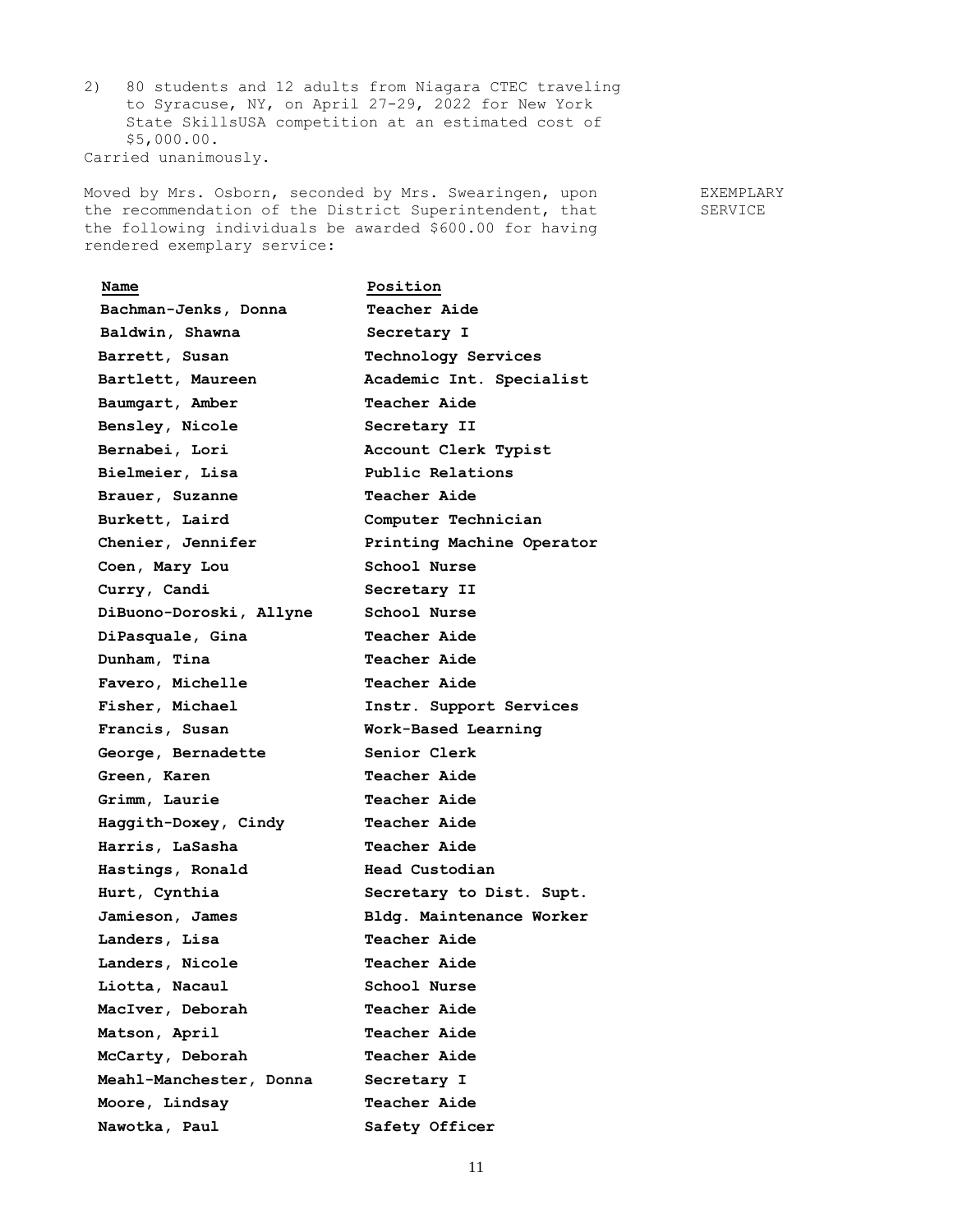**Name Position O'Hara, Anthony School Nurse Olsen, Cheryl Teacher Aide Osterhoudt, John Teacher Aide Parsell, Heather Teacher Aide Perry, David Computer Technician Reed, Sandra Teacher Aide Russell, Jessica Printing Machine Operator Sammarco, Debra Keyboard Specialist Sargent, Julia Payroll Clerk Shaffer, Julie Keyboard Specialist Shaver, Sherrylynne Teacher Aide Shea, Ashlee Teacher Aide Snelgrove, Tammy Keyboard Specialist Soman, Sheldon Sr. Network Service Mgr. Soos, Ed Computer Specialist Soos, Susan Computer Operator Stabler, Sabrina Keyboard Specialist Stamp, Diane Sr. Acct. Clerk Typist Standish, Carrie Secretary I Sterner, Trevor Teacher Aide Strassburg, Kristen School Nurse Swinger-Holdaway, Gina Teacher Aide Talarico, Jennifer Instr. Support Services Tuohey, Molly Account Clerk Typist Velesko, Jerry Custodian Villeneuve, Sue Teacher Aide Vivian, Mark Bldg. Maintenance Worker von Kramer, Kelly Treasurer Vought, Marguerite Teacher Aide Ward, Laurie Account Clerk Typist Whitley-Grassi, Bryan Instr. Support Services Wolcott, Josephine School Nurse Wright, Thomas Printing Machine Operator Zahno, Elaine School Nurse Zamniak, Susan Account Clerk Typist Zewan, Suzanne Work-Based Learning** Carried unanimously.

Moved by Mr. Klotzbach, seconded by Mr. McDermott, upon the LEADERSHIP recommendation of the District Superintendent, that the ORLEANS Orleans/Niagara BOCES provide financial sponsorship, at a cost of \$1,950.00 to Wayne Wadhams, for his participation in the 2022 Leadership Orleans program. 12 Yes, 1 Absention (Wadhams). Motion carried.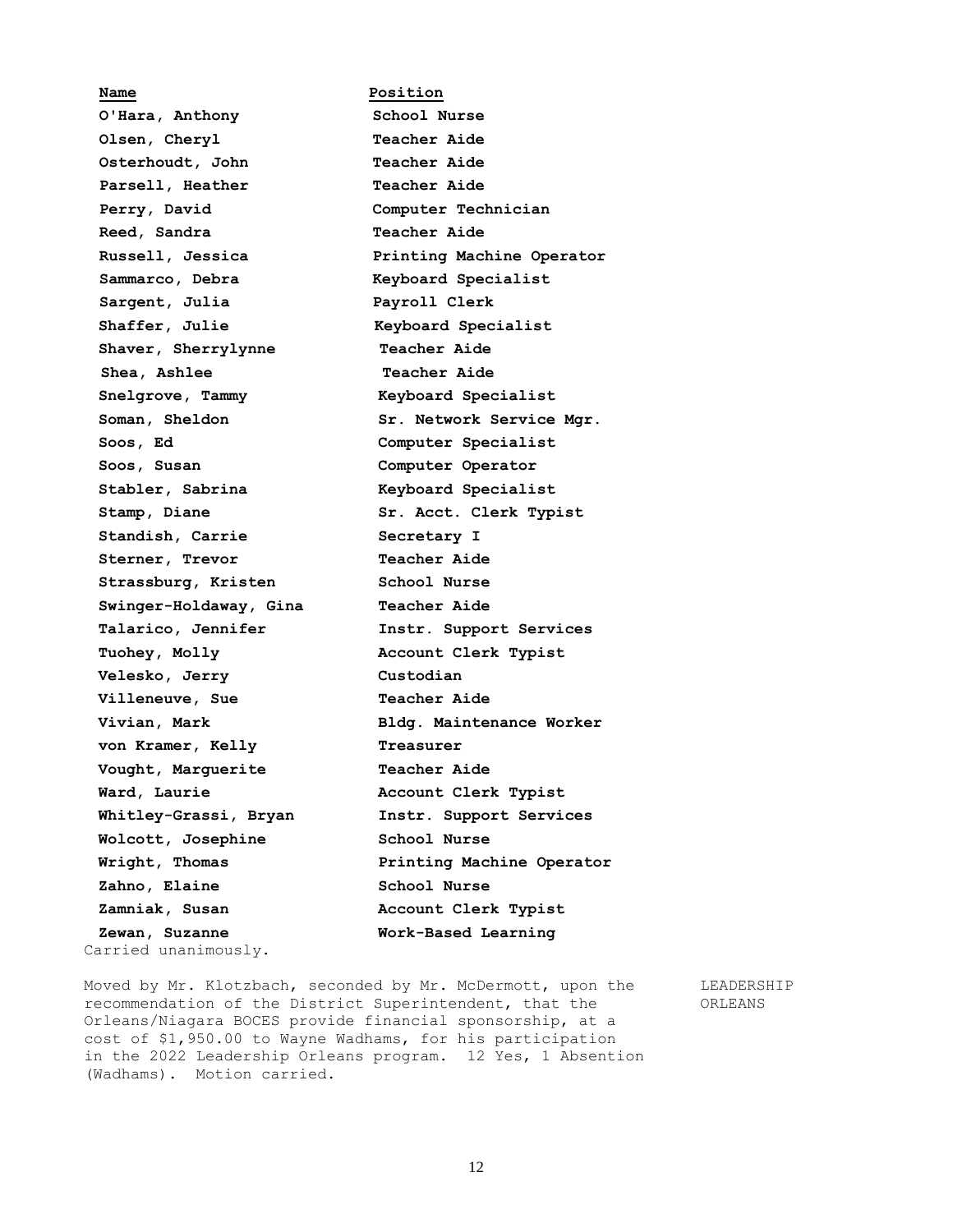Moved by Mr. Klotzbach, seconded by Mr. McDermott, upon the LEADERSHIP recommendation of the District Superintendent, that the NIAGARA Orleans/Niagara BOCES provide financial sponsorship, at a cost of \$3,400.00 to Melanie Conley, for her participation in the 2022 Leadership Niagara program. 12 Yes, 1 Abstention (Wadhams). Motion carried.

Moved by Mrs. Covell, seconded by Mrs. Osborn, upon the BASIC recommendation of the District Superintendent, that FINANCIAL the Board of Education acknowledges receipt of the Basic STATEMENT Financial Statement and Management Letter and accepts AND Financial statement and handyoment exercises in the Corrective Action Plan for the year ended June 30, MANAGEMENT 2021, completed by Mengel Metzger Barr and Co., LLP. LETTER Carried unanimously.

Moved by Mr. Klotzbach, seconded by Mr. McDermott, upon RESIGNATION the recommendation of the District Superintendent, that  $J.$  STAINES the resignation of **Jillian Staines, Adult/Continuing Education Literacy Instructor,** be accepted effective at the end of the day on October 21, 2021. Carried unanimously.

Moved by Mr. Klotzbach, seconded by Mr. McDermott, upon RESIGNATION the recommendation of the District Superintendent, that A. DIBUONOthe resignation of **Allyne DiBuono-Doroski, School Nurse,** DOROSKI be accepted effective at the end of the day on October 29, 2021. Carried unanimously.

Moved by Mr. Klotzbach, seconded by Mr. Kropp, upon APPOINTMENT the recommendation of the District Superintendent, NON-CERT. Jenny Walker, Lockport, NY, be appointed to the position PROB. of **Keyboard Specialist**, effective October 14, 2021, to J. WALKER serve a 52-week probationary period with salary and benefits per her initial appointment. Carried unanimously.

Moved by Mr. Klotzbach, seconded by Mr. Kropp, upon APPOINTMENT recommendation of the District Superintendent, NON-CERT. **Cindy McCarthy, Niagara Falls, NY,** be appointed to the PROB. position of **Teacher Aide (Special Education)**, with an C. MCCARTHY effective date to be mutually agreed upon, to serve a 52-week probationary period, at an annual full-time salary of \$18,300.00 to be pro-rated. Carried unanimously.

Moved by Mr. Klotzbach, seconded by Mr. Kropp, upon APPOINTMENT the recommendation of the District Superintendent, NON-CERT. **Victoria Gardner, Niagara Falls, NY,** be appointed to V. GARDNER the position of **Teacher Aide (Personal Care)**, with an effective date to be mutually agreed upon through June 30, 2022, unless terminated sooner, at an hourly salary of \$14.50. This appointment shall be conditional pending the results of a criminal history records check, to the extent required by law. This appointment is made on an emergency conditional basis. Carried unanimously.